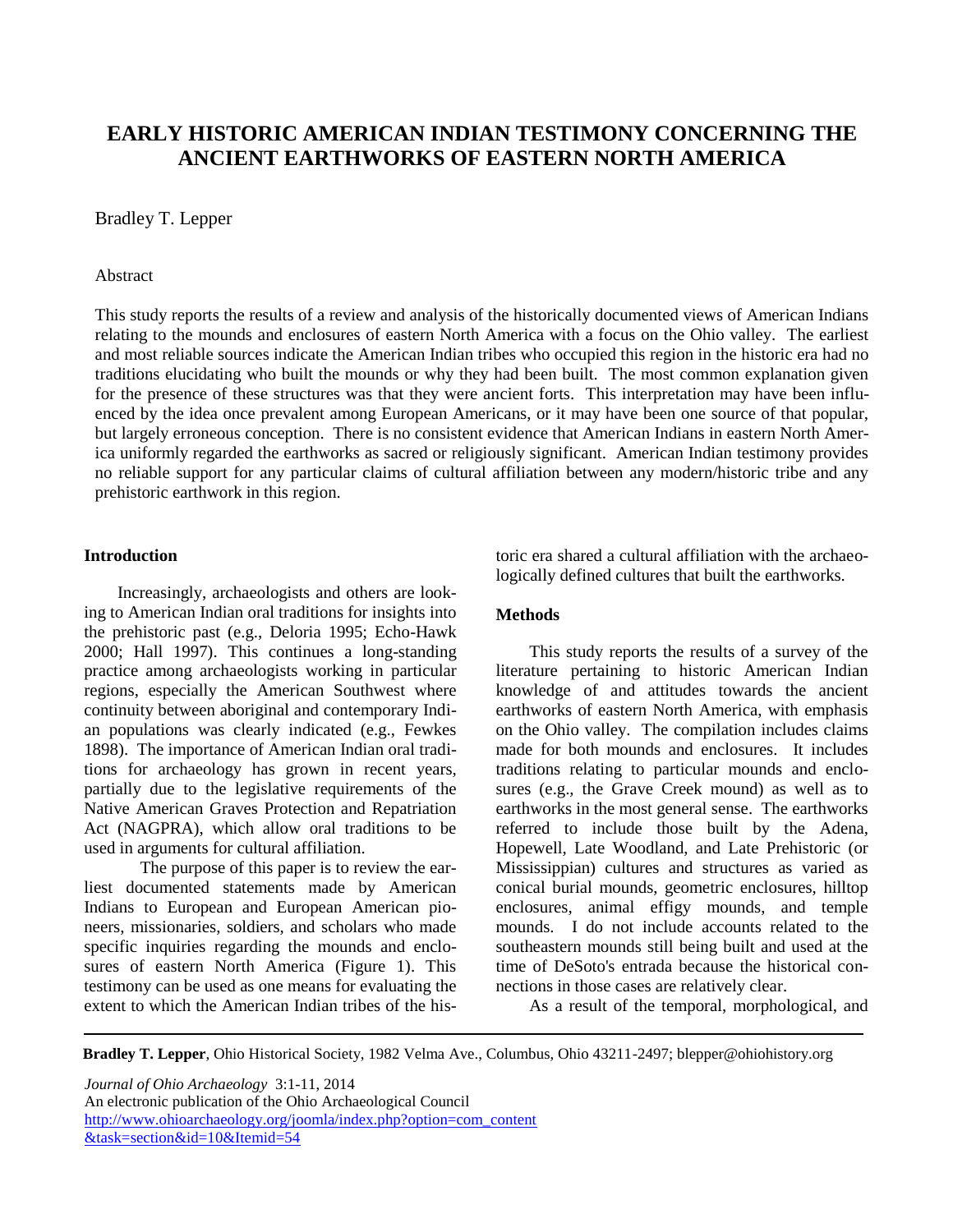

**Figure 1**. Ancient works, Marietta, Ohio; frontispiece to Ephraim Squier's and Edwin Davis' 1848 *Ancient Monuments of the Mississippi Valley*. The ancient earthworks of the Ohio valley appear to have been nearly as much of a mystery to the American Indians as they were to the European American pioneers.

functional diversity of earthworks considered, one could expect a concomitant diversity of traditions regarding their origin and use. One might also expect the oral traditions of American Indians to more accurately comprehend the later phases of mound-building at places such as the Mississippian site of Cahokia (e.g., Clark, G. R., quoted in Schoolcraft 1854:135- 136), since these events were less remote in time from the lives of the historic American Indians.

I make no attempt in this analysis to test the accuracy of traditions relating to particular earthworks. For example, if an American Indian tradition asserted that Mound x was a burial mound, I have not attempted to determine if subsequent archaeological investigations corroborated that interpretation, nor if, as was the case at the Grave Creek Mound (Schoolcraft 1851:301), the exposure of burials by archaeological excavations elicited the relevant statements. Such an exercise would not be devoid of interest, but it was beyond the practical scope of the present study. I consider the current archaeological evidence for the function of the earthworks in general, but mainly I have attempted here merely to survey, as thoroughly as practicable, the range of traditions relating to mounds and enclosures circulating among American Indians in eastern North America during the period of European contact. I make no claim for completeness or comprehensiveness and I would welcome any information that would supplement this compilation.

This survey considers three interrelated questions:

1. To whom did American Indians living in eastern North America at the time of contact with Eu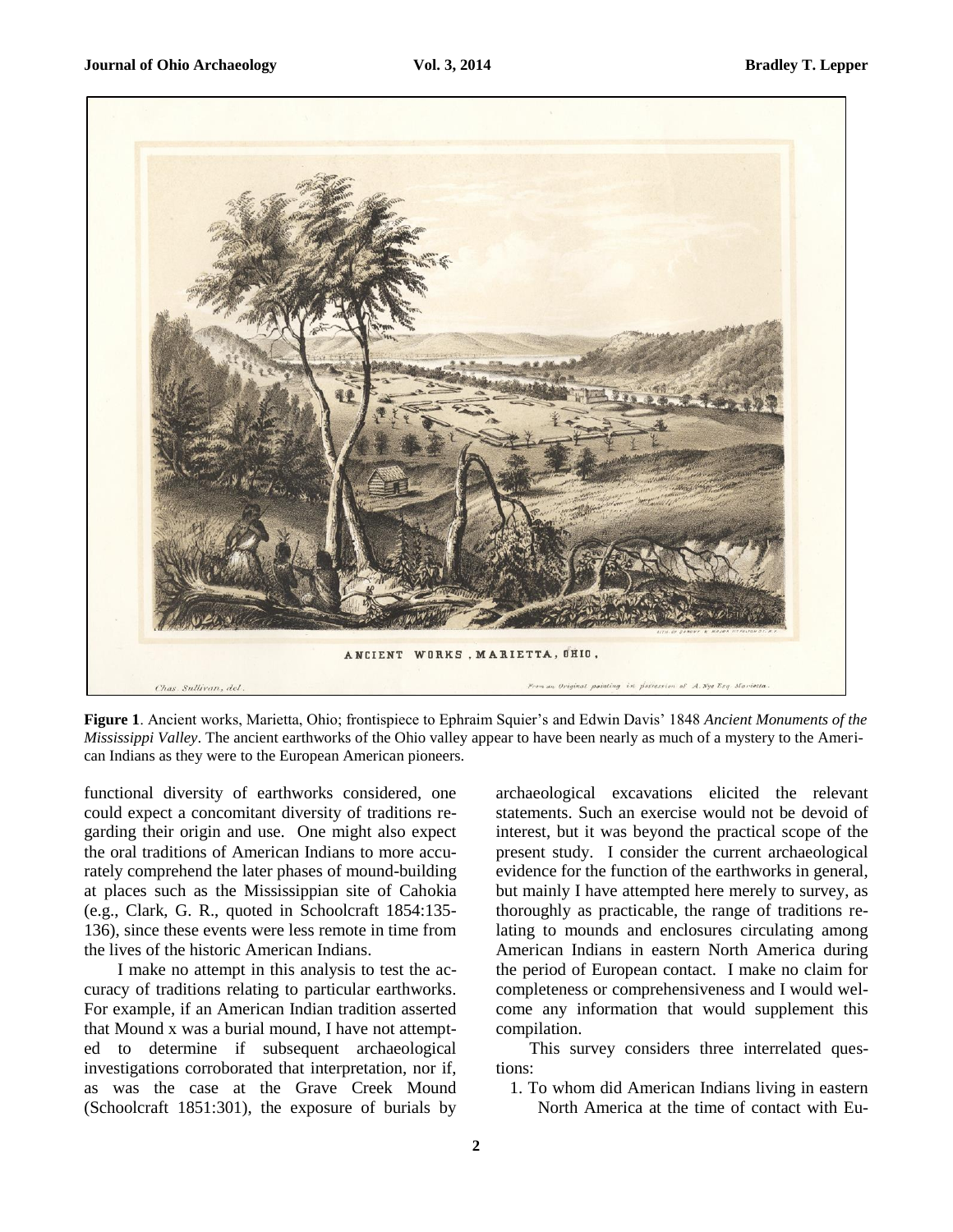ropean peoples attribute the construction and use of the ancient mounds and enclosures?

- 2. What purpose did American Indians believe the earthworks served?
- 3. How did American Indians behave towards the ancient earthworks?

In considering the answers American Indians provided to such inquiries, it is also important to assess the motivations of the Europeans who were asking the questions and recording the answers. Moreover, it is necessary to attempt to establish the reliability of the interviewer as well as of the American Indian informant. For example, William Pidgeon's principal alleged informant, De-Coo-Dah, likely appears to have been a literary invention.

Pidgeon's (1858) best-selling book, *Traditions of De-Coo-Dah*, purports to be the distilled knowledge of the last prophet of the now extinct "Elk nation." The Elk nation was presented by Pidgeon as a people unaffiliated with any modern tribe of Indians. There is some suggestion that they were supposed to represent a "lost tribe" of Eurasians (Silverberg 1986:107). T. H. Lewis, after revisiting many of the sites purportedly described by De-Coo-Dah (through Pidgeon) and interviewing many "old settlers" who remembered Pidgeon, concluded that De-Coo-Dah "never had any objective existence" and that his traditions represented "modern myths" (1886:69; cf. Salzer [1993:96-112] and Lepper and Frolking 2003:152, 157]).

The *Walam Olum* (e.g., Voegelin 1954) is another case of an apparently deliberate fabrication and misappropriation of American Indian traditional knowledge for the self-aggrandizement of a nonnative. Although it appears to incorporate authentic strands of Delaware Indian oral tradition (see Heckewelder 1881:48-50; cf. Harrison 1839:236-237 and Schoolcraft 1847:315-316) and is accepted as authentic by some contemporary tribal leaders (e.g., Poolaw 1993), Oestreicher (1994, 1995) has convincingly argued that the *Walam Olum* is a nineteenth century hoax (see also Kraft's [1995] review of a recent translation of the *Walam Olum*). Thus, while both the *Traditions of De-Coo-Dah* and the *Walam Olum* may contain some useful information, they are compromised by the inclusion of spurious material. For this reason, the traditions recounted in these documents are not included in the present study.

For the most part, the Europeans (and European-Americans) who consulted American Indians about the earthworks of the Ohio valley did so in the course

of sincere efforts to learn about the mounds and earthworks. The relatively few individuals who bothered to ask the American Indians usually did so with the expectation that the Indians would be likely to know something about the origin and purpose of this ancient architecture.

It is nearly impossible to establish the reliability of the American Indian informants consulted by the various authors represented in this study because, with very few exceptions, the authors did not record the identities of the particular individuals they interviewed. They may, or may not, have been the most knowledgeable and trustworthy representatives of their tribes. Indeed, it is often impossible to distinguish, in many sources, whether the tradition had been reported by a particular individual or whether the report represented a distillation of conversations with numerous individuals from several distinct groups, if not different tribes.

There are, however, some indices to the overall reliability of the person who recorded the information and the person, or persons, who provided that information. The "Reliability Index" (RI in Table 1) developed for this analysis reflects the degree of the author's familiarity with American Indian culture and language in so far as this is determinable from the existing documentation. It is also useful to consider the date of the report. Generally, but certainly not invariably, the earlier the reference, the more likely it is that the information conveys authentic traditional knowledge relating to events preceding the living memory of the group. Earlier accounts have passed through fewer hands with consequently fewer opportunities for loss or corruption of the information. Also, earlier European inquirers generally had fewer preconceptions about the answers they wanted or expected to hear from the American Indians. Such expectations are likely to have influenced what they heard or, at least, what they recorded.

# **Results**

American Indian responses to the inquiries regarding ancient earthworks assembled here reflect a diverse collection of informants with widely varying tribal affiliations. Cherokee and Delaware traditions are especially well represented as are those of several Iroquoian tribes. The persons who made these inquiries and recorded the responses comprise an equally diverse lot with varied interests and motivations. Several reflect a strong ethnocentric bias in their ready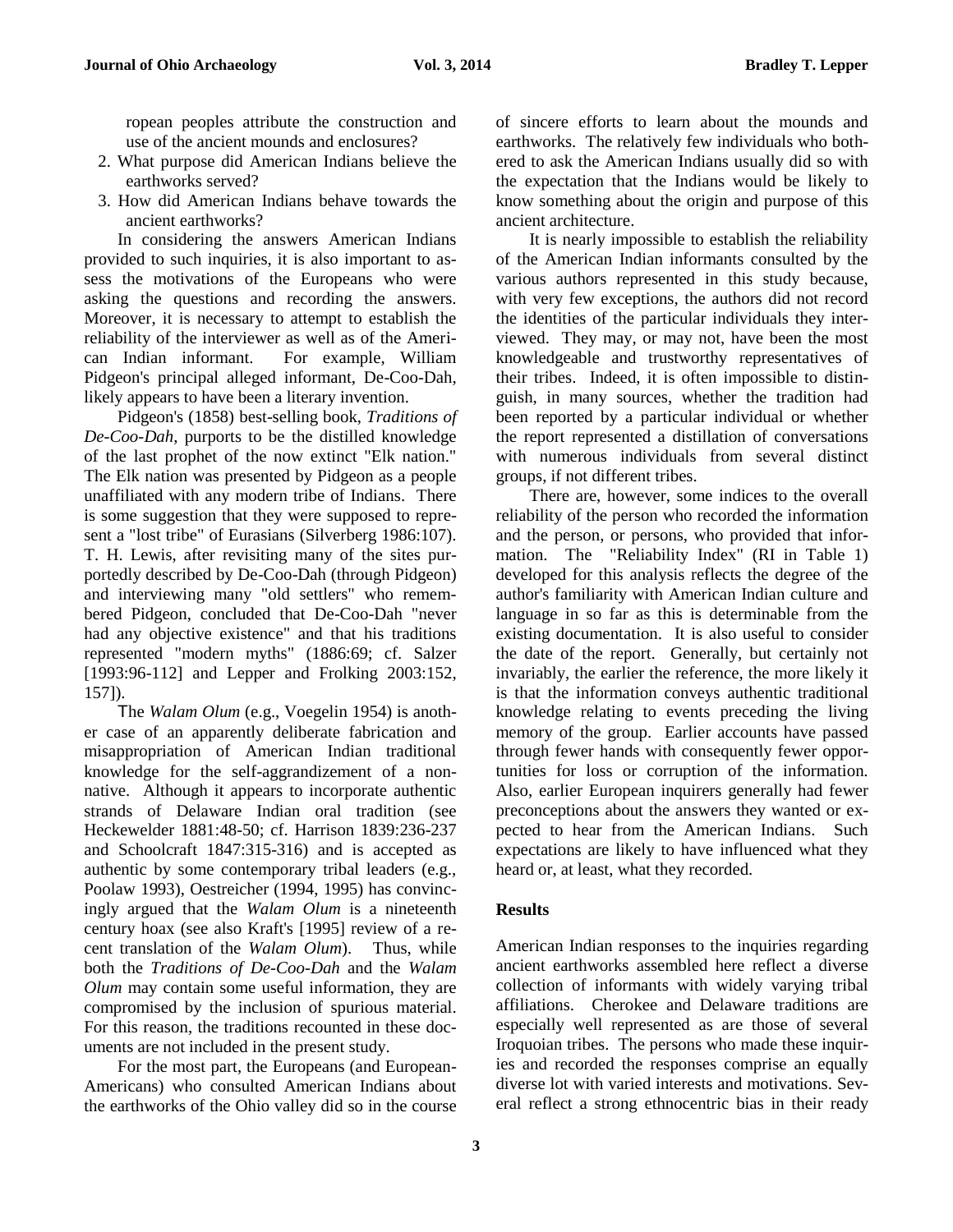| $\text{Triple}(s)^1$                   | <b>Source</b>                          | Date <sup>2</sup> | RI <sup>3</sup>  | Origin                                     | <b>Purpose</b>                       | Proper<br><b>Attitude</b> |
|----------------------------------------|----------------------------------------|-------------------|------------------|--------------------------------------------|--------------------------------------|---------------------------|
| Delaware                               | McClure (Dex-<br>ter 1899)             | 1772/<br>1899     | 2/3              | unknown                                    | unknown                              |                           |
| Delaware/Shawnee/<br>Ottawa            | Cresswell<br>(1924)                    | 1775/<br>1924     | 4                | unknown                                    |                                      |                           |
| Kaskaskia                              | Clark, G.<br>R.(Schoolcraft<br>1854)   | 1780/<br>1854     | $\overline{2}$   | ancestors                                  | military                             |                           |
| unspecified                            | Jefferson<br>(1975)                    | 1787              | 2/3              |                                            | [burial]                             | "sorrow"                  |
| unspecified                            | Castiglione<br>(1787)                  | 1787              | $\boldsymbol{0}$ | unknown                                    |                                      |                           |
| unspecified                            | Heart (1787)                           | 1787              | $\boldsymbol{0}$ |                                            |                                      |                           |
| Chippeway/ Dela-<br>ware/Wyandot       | Steiner (1878)                         | 1789              | 2/3              | ancestors                                  | military                             |                           |
| Delaware                               | Heckewelder<br>(1881)                  | 1790              | $\overline{c}$   | "Alligewi"<br>(giants)                     | military                             |                           |
| Cherokee                               | Bartram (1791)                         | 1791              | 2/3              | unknown                                    | unknown                              |                           |
| Creek                                  | Bartram (Squier<br>1849)               | 1790              | 2/3              | unknown                                    | unknown                              |                           |
| unspecified                            | Harrison (1839)                        | 1795              | $\mathfrak{2}$   | unknown                                    | unknown                              |                           |
| unspecified                            | Baily (1856)                           | 1796/<br>1856     | $\boldsymbol{0}$ | unknown                                    | unknown                              |                           |
| unspecified                            | Chateaubriand<br>(1801)<br>Williams    | 1801              | $\mathfrak{2}$   | unknown                                    | unknown                              |                           |
| Wyandot                                | (Schoolcraft<br>1847)<br>Nuttall       | 1802              | $\mathbf{1}$     | ancestors                                  | military                             |                           |
| Chippeway                              | (Graustein<br>1951)                    | 1810              | 2/3              | ancestors                                  | military                             |                           |
| unspecified; presumably<br>Shawnee (?) | Rotch (1811)                           | 1811              | 4                | unknown                                    | unknown                              | disinterest               |
| Cherokee                               | Haywood<br>(Mooney 1900)<br>Trowbridge | 1823              | $\overline{2}$   | ancestors                                  |                                      |                           |
| Shawnee                                | (Kinietz and<br>Voeglin 1939)          | 1824              | $\mathfrak{2}$   | ancestors                                  | military                             |                           |
| Ottaway                                | Stickney (Dick-<br>son 1999)           | 1825              | $\overline{2}$   |                                            | military                             |                           |
| Tuscarora                              | <b>Cusick</b> (1825)                   | 1825              | $\mathbf{1}$     | "foreign peo-<br>ples" from<br>the south   | military                             |                           |
| Mohawk                                 | Stone (1838)                           | 1838              | $\overline{c}$   | "white men"<br>from a for-<br>eign country | "trading<br>houses" set-<br>tlements |                           |
| Mohawk                                 | Stone (1838)                           | 1838              | $\boldsymbol{2}$ | an ancient<br>people                       | military                             |                           |
| unspecified                            | Taylor (1843)                          | 1843              | 2/3              | no knowledge                               |                                      |                           |
| unspecified                            | Taylor (1843)                          | 1843              | 2/3              | "the great<br>'Manitou'"                   | ceremonial                           | reverence                 |
| Pembina/(Selkirk)<br>Cherokee          | Taylor (1843)<br><b>Wheeling Times</b> | 1843<br>1843      | 2/3<br>4         | Chippeway                                  | ceremonial<br>[burial]               | reverence                 |

**Table 1**. American Indian oral traditions concerning the earthworks of eastern North America.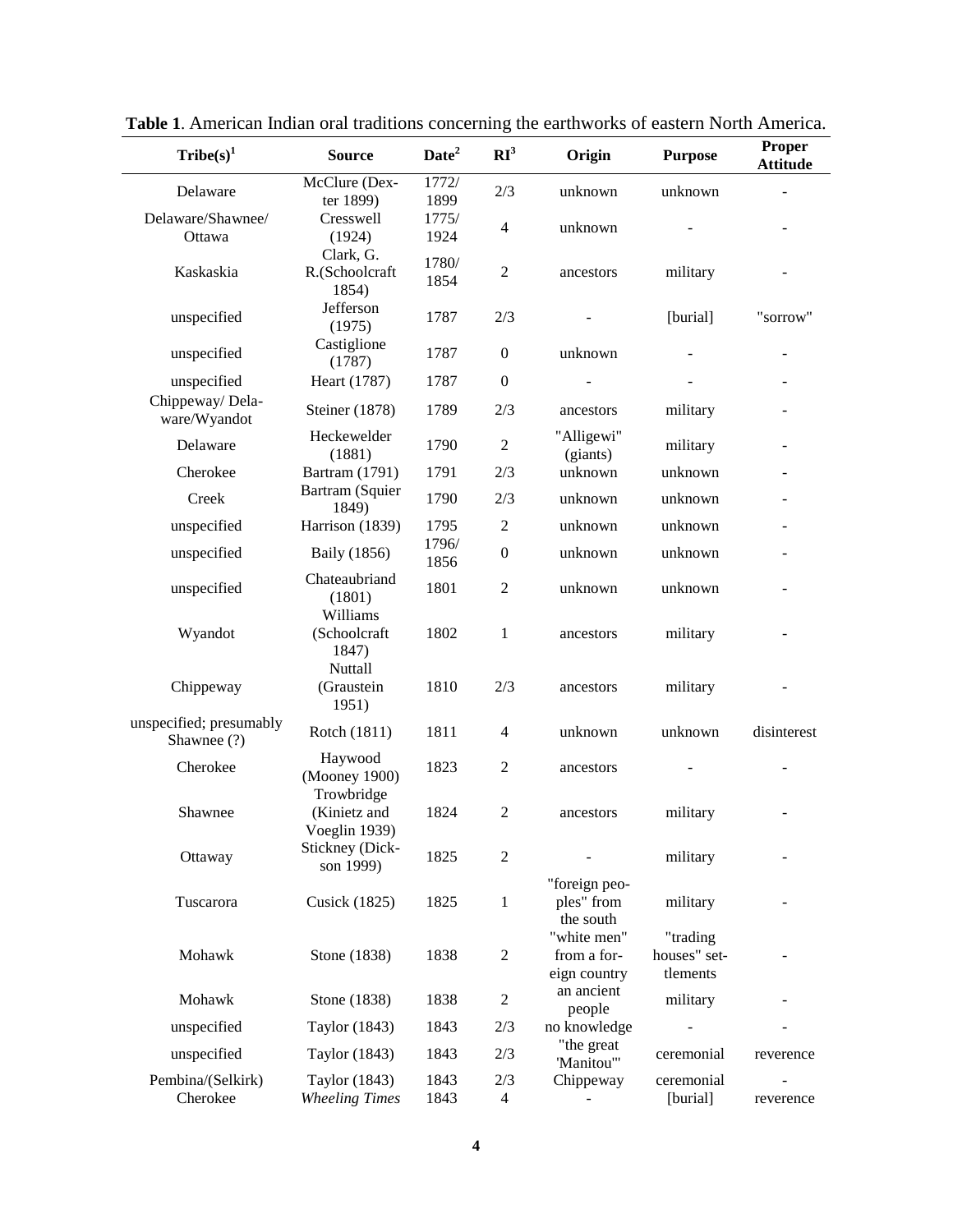| Tribe(s) <sup>1</sup>  | <b>Source</b>                               | Date <sup>2</sup> | RI <sup>3</sup> | Origin                  | <b>Purpose</b>                         | Proper<br><b>Attitude</b> |
|------------------------|---------------------------------------------|-------------------|-----------------|-------------------------|----------------------------------------|---------------------------|
|                        | (Schoolcraft                                |                   |                 |                         |                                        |                           |
|                        | 1851)                                       |                   |                 |                         | defense                                |                           |
| Iroquois               | Schoolcraft<br>(1847)                       | 1847              | $\overline{2}$  | ancestors               | against su-<br>pernatural<br>monsters  |                           |
| unspecified (Iroquois) | Schoolcraft<br>(1847)                       | 1847              | 2               | unknown                 | unknown                                |                           |
| Seneca                 | Schoolcraft<br>(1847)                       | 1847              | $\mathfrak{2}$  | ancestors               | military                               |                           |
| Seneca                 | Schoolcraft<br>(1847)                       | 1847              | $\overline{c}$  | ancestors               | burial                                 |                           |
| Iowa                   | Irwin & Hamil-<br>ton (Schoolcraft<br>1853) | 1848              | 2/3             | ancestors               | military                               |                           |
| Iroquois               | Morgan (1848)                               | 1848              | 1/2             | unknown                 | unknown                                |                           |
| Onondaga               | Clark (1849)                                | 1849              | 2               |                         | mili-<br>tary/burial                   | avoidance                 |
| Winnebagoes            | Schoolcraft<br>(1853)                       | 1853              | 4               | ancestors               | military                               |                           |
| Sacs/Foxes             | Davenport<br>(Pratt 1876)                   | 1876              | $\overline{c}$  | unknown                 | unknown                                | disinterest               |
| Cherokee               | <b>Mooney</b> (1900)                        | 1890              | 2/3             | "strange<br>white race" | military                               |                           |
| Cherokee               | <b>Mooney</b> (1900)                        | 1890              | 2/3             | ancestors               | "townhouse<br>foundations"             |                           |
| Cherokee               | <b>Mooney</b> (1900)                        | 1890              | 2/3             |                         | dwelling for<br>supernatural<br>beings |                           |
| Shawnee                | North (Moore-<br>head 1908)                 | pre-<br>1900      | 4               | unknown                 |                                        | homage/<br>respect        |

1 Tribal designation used in original source retained.

2 Date of communication with Native American informant/Date of publication.

 $3$  RI = Reliability Index.  $0$  = Reliability presently undetermined;  $1$  = Person reporting the claim was a Native American or lived with Native Americans and spoke their language; 2 = Person reporting the claim spoke directly with Native Americans; 3 = Person spoke through an interpreter; 4 = Person is repeating second or third hand information.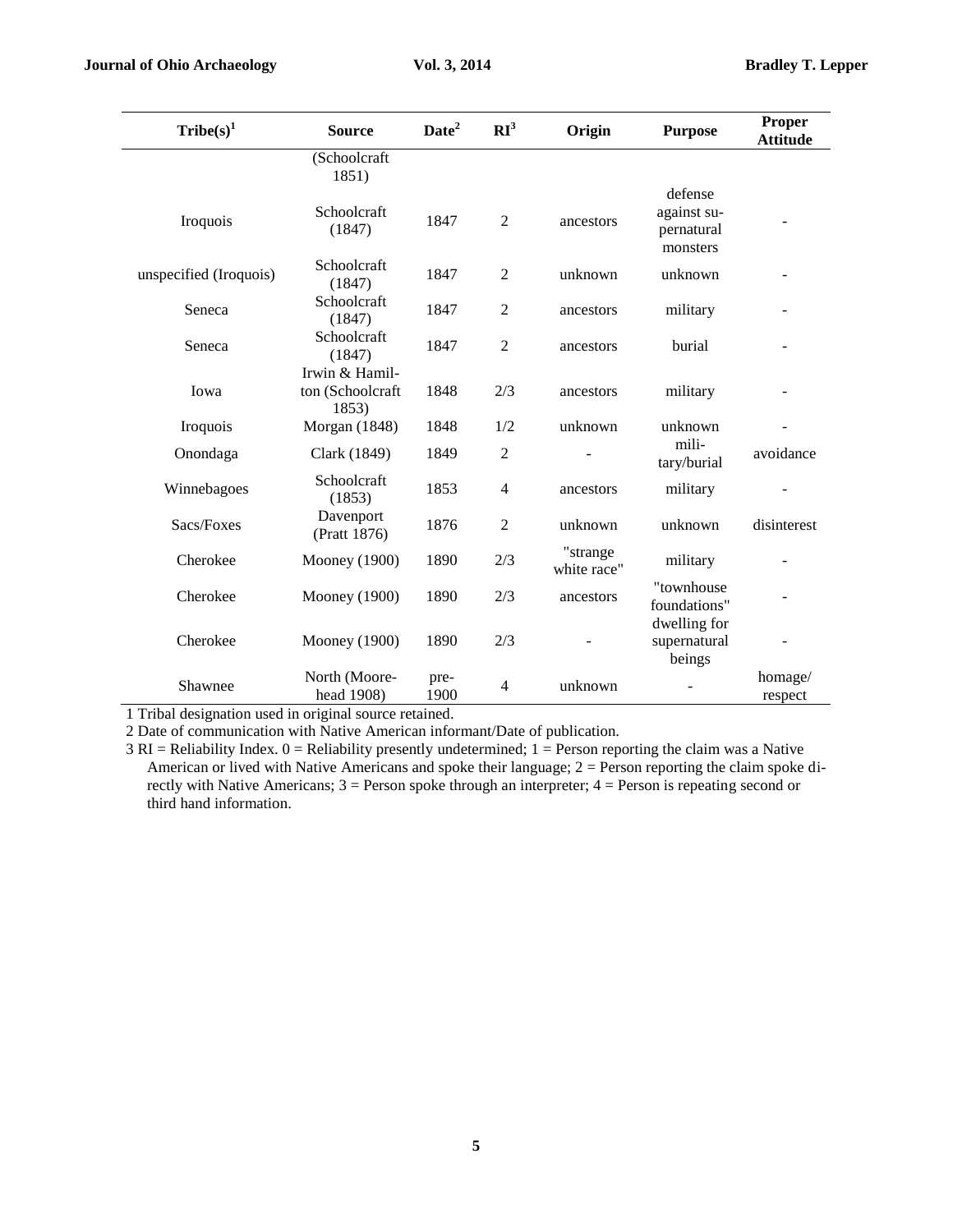extrapolation from contemporary American Indian ignorance about the earthworks to the unwarranted conclusion that American Indians were inherently incapable of building them. Very few of the sources included in this study, however, reflect such blatant racism. And few or none used these traditions explicitly to advance the so-called "Mound Builder myth" (Silverberg 1986).

Proponents of the most popular version of the Mound Builder myth claimed a lost race of white people, the unimaginatively named Mound Builders, lived in the Ohio valley during an earlier, more civilized epoch. The "warlike and fierce" American Indians came later, sweeping out of Asia to overwhelm and slaughter the Mound Builders in their earthen-walled citadels (see William Cullen Bryant's influential poem, "The Prairies" for one of the most elegant expressions of this fantasy).

It is interesting that while none of the traditions assembled here were collected and published expressly to champion this blood-drenched vision of American prehistory, many of the major elements of what would become the myth of the Mound Builders appeared as elements of American Indian oral traditions. For example, these traditions included the idea that the ancient earthworks served as fortifications. Indeed, this is the most commonly reported interpretation of the purpose of the enclosures offered by American Indians (Table 1). Moreover, two apparently independent traditions link the earthworks with a "strange white race" (Mooney 1900:22) or "white men" from a foreign country (Stone 1838:484). The point here is not to suggest that the discredited Mound Builder myth should be regarded with any renewed credibility, although no less an authority than the late Vine Deloria (1995) appeared to accept these stories at face value. It is, however, interesting that the basic themes underlying the myth may have been derived from the testimony of American Indian informants rather than from the overactive imaginations of racist Europeans. Alternatively, American Indians may have become acquainted with the theories of Europeans at an earlier date and either incorporated elements from them into their oral traditions or simply offered them up as what they assumed the Europeans wanted to hear.

# *On the Origin of the Earthworks*

The most frequent response given by American Indian informants to European and European American queries regarding the origin of the mounds and enclosures was a claim of ignorance regarding the identity of the mound builders (36%: 14 of 39 responses indicated no knowledge of the origin of the earthworks). For example, in 1772, David McClure visited several "very ancient artificial works" in the vicinity of the Delaware Indian village near modern Newcomerstown, Ohio (Dexter 1899:92). He noted that "the present inhabitants can give no account of the builders, or the design of them" (Dexter 1899:92). McClure's statement is the earliest reference in the present compilation. Extreme in this regard is Thomas Rotch's (1811) secondhand report that the Indians living in the vicinity of Chillicothe at around 1800, presumably Shawnee, knew nothing about the earthworks and did not even appear to recognize that they had been built by people.

The next most frequent response was that the ancestors of the American Indians had built the earthworks (28%: 11 of 39 responses). One of the strongest statements for an ancestral origin was reported by George Rogers Clark concerning Mississippian era earthworks in Illinois. It is worth quoting at length:

The Indian traditions give an account of these works. They say they were the works of their forefathers; that they were as numerous as the trees in the wood; that they affronted the Great Spirit, and he made them kill one another. The works on the Mississippi near the Caw river (Kaskaskia) are among the largest we know of. The Kaskaskia chief, BAPTIST DUCOIGN, gave me a history of this. He said that was the palace of his forefathers, when they covered the whole (country) and had large towns; that all those works we saw there, were the fortifications round the town, which must have been very considerable…. I think the world is to blame to express such great anxiety to know who it was that built those numerous and formidable works, and what hath become of that people. They will find them in the Kaskaskias, Peorias, Kahokias (now extinct), Piankashaws, Chickasas, Cherokees, and such old nations, who say they grew out of the ground where they now live, and that they were formerly as numerous as the trees in the woods; but affronting the Great Spirit, he made war among the nations, and they destroyed each other. This is their tradition, and I see no good reason why it should not be received as good history – at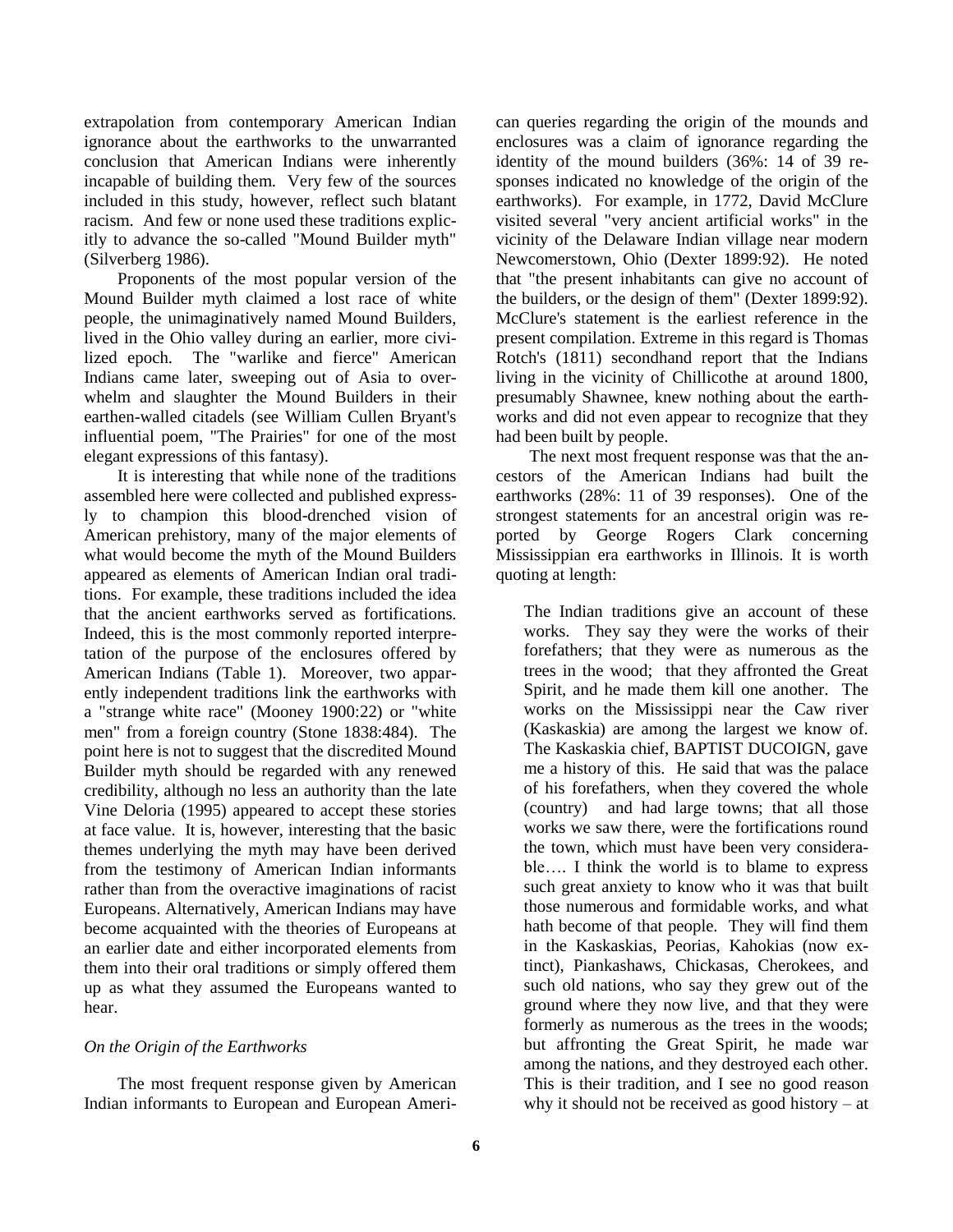least as good as a great part of ours." (Clark c. 1789, quoted in Schoolcraft 1854:135)

It is interesting to note, however, that Clark's report is one of only two claims for American Indian ancestors having built the earthworks considered in this study to predate 1800. And it refers to the relatively recent earthworks of the Mississippi valley. On the other hand, 50% (or seven out of 14) of the claims for no knowledge of the earthworks date to the eighteenth century. One possible explanation for this is that, across much of the region, claims for ancestral ties to the earthworks developed only later, perhaps in response to the need to establish more secure territorial claims to the lands in question.

Finally, the mytho-poetic nature of at least some of the claims that the ancestors had constructed the earthworks is exemplified by Schoolcraft's record of Iroquois traditions claiming that "…in the older periods of their occupancy of this continent, …they were … obliged to build coverts and forts to protect themselves from the inroads of monsters, giants and gigantic animals" (1847:173).

# *On the Purpose of the Earthworks*

The most frequent explanation given for why the earthworks had been built was the former need for military fortifications (36%: 14 of 39 responses). In 1789, Abraham Steiner described a series of circular and semi-circular enclosures along the Huron River east of Sandusky, Ohio. He wrote that the Chippewas, Delawares, and Wyandots who lived in the vicinity claimed that "…the Works, and many others, were formerly made by Indians, before any White People came to the country; at a Time when the Nations always were at War with each other" (Steiner 1878:72).

Although a military interpretation for the geometric enclosures of the Middle Woodland period long has been dismissed as implausible (e.g., Lepper 1996:226-227), many writers have argued that some or all of the hilltop enclosures did serve as forts (e.g., Prufer 1964) or fortified villages (Mason 1981:324). Others find the militaristic interpretation doubtful, even for the large Middle Woodland enclosures bearing martial names such as Fort Hill and Fort Ancient (e.g., Essenpreis and Moseley 1984). Recently, Riordan (1995, 1996) uncovered convincing evidence that the Middle Woodland era Pollock Works in Greene County, Ohio did, indeed, serve as a fortification for at least a part of its long and complicated history. And many of the Late Prehistoric enclosures of the lower Great Lakes are, indeed, best understood as defensive works (Mason 1981:324-325). Moreover, even a brief military episode at such a site, regardless of its broader socio-political impact, might have figured prominently in the oral traditions of the group much as the exploits of Davy Crockett and Jim Bowie have loomed so large in the history of the Alamo Mission. Schoolcraft (1853) makes this point in regard to a tradition of the Winnebagoes (Ho-Chunk):

They have a tradition that they once built a fort; an event which appears to have made a general impression on the tribe, and which may without improbability, be connected with the finding of the archaeological remains of an ancient work on the Red River" (1853, Vol. 3:278).

Even so, most modern archaeologists tend to be skeptical of interpreting the Woodland Tradition earthworks in general as ancient forts. Most of the enclosures would not have been suitable for use as forts and their frequency and size do not correspond to the prevalence and scale of warfare indicated by the archaeological record for this time and region.

Although the interpretation of the earthworks as military structures is the most prevalent view expressed in the testimonies considered in this study (14 of 39), it is noteworthy that only two of the 14 were recorded in the eighteenth century. The claim of no knowledge concerning the purpose of the earthworks was the next most frequently cited response and most of these were recorded in the eighteenth century.

# *Proper Attitudes and Behavior towards Earthworks*

There are far fewer data relative to how historic American Indians behaved in regard to prehistoric earthworks, but several of these accounts have the advantage of being based on direct observations of behavior rather than on claims that may or may not have been truthful. In one of the earliest and most well known reports, Thomas Jefferson described seeing a small group of American Indians go out of their way to visit a mound in Virginia where they "…staid about it some time, with expressions which were construed to be those of sorrow" (Jefferson 1975:142).

Warren K. Moorehead reported a similar attitude in a story about Shawnee Indians visiting the Fort Ancient earthworks in southwestern Ohio. He claimed that, although the Shawnee Indians "had no traditions of the builders of Fort Ancient" they never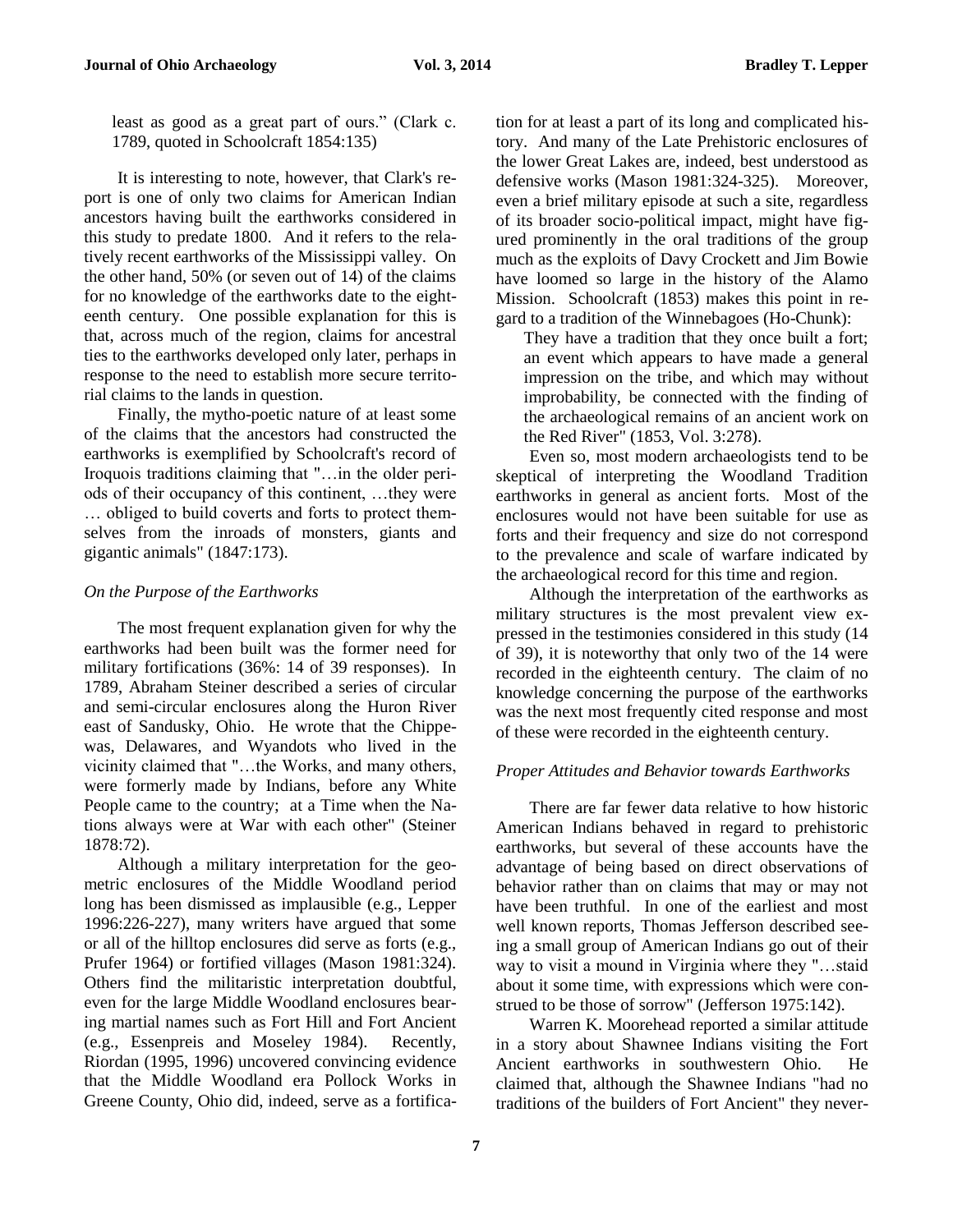theless "visited the place en route to the Ohio [river] and did homage to the spirits of its makers" (1908:31). Moorehead's account is a third hand report so its reliability is somewhat suspect.

Stephen Taylor (1843:22) reported that whereas many Indians of unspecified, but various tribal affiliations expressed "total ignorance on the subject of the origin of the mounds," some regarded animal effigy mounds, in particular, as productions of "the 'great Manitou'" and were "indicative of plentiful supplies of game in the world of spirits." Therefore, they looked upon effigy mounds "with reverence, and … seldom molested … them" (1843:22). Other groups seem to have given little if any thought to the earthworks (Davenport, quoted in Pratt 1876; Rotch 1811), while still others actively avoided such places. In one case, the earthwork was regarded as a place of dread because it had been a "theatre of blood" (Clark 1849:263).

Accounts of American Indians' behavior towards earthworks, or even the barest mention of ancient mounds in relation to historic American Indians, are extremely infrequent. This would tend to support the idea that historic American Indians generally either were not interested in these sites or did not exhibit that interest with the frequency or openness that would have brought it to the attention of outsiders.

An account I did not include in this survey due to its vagueness may still be relevant in this regard. The Rev. Henry Bushnell (1889:14) reported that in 1804 some local boys "led by information obtained from Indians," presumably Wyandots, dug into a mound and recovered a string of bone beads. It is impossible to know exactly what information these Indians shared, but they evidently alluded to the potential for the mound to yield treasures of interest to the boys. Such a suggestion and the apparent encouragement of casual looting suggests they did not regard the mound as sacred and felt little or no sense of kinship with the people buried therein (Lepper 2004:2).

### **Conclusions**

This review of American Indian testimonies recorded during the eighteenth and nineteenth centuries indicates most native peoples living in the Eastern Woodlands at the time of European contact did not know who built the earthworks that formed such a prominent part of the landscape of the Ohio valley and its tributaries (Figure 1). The interpretations they offered to Europeans and European Americans suggest that most informants had no certain knowledge of why most earthworks had been constructed, but some had developed folkloristic explanations to account for their presence. The predominance of militaristic interpretations in these accounts came as a surprise to me, since the received view has been that the notion that the enclosures served as forts was an invention of Europeans who advanced the so-called "Mound Builder myth" as a means to justify the appropriation of American Indian lands. In the light of this survey, it would appear that the idea that some of the enclosures served as fortifications may have originated with American Indians. On the other hand, since most of the traditions considering the earthworks as forts were not recorded until the nineteenth century, perhaps these views reflect the recent adoption by American Indians of elements of the Mound Builder myth devised by Europeans and European Americans for their own purposes.

The increasing reliance of American Indians upon folkloristic explanations for these remarkable architectural features is indicated by their attribution to increasingly esoteric agents including a "lost race" of white people (Mooney 1900:22; Stone 1838:484; see also, DeLoria 1995:153, 167) or supernatural beings (Mooney 1900:22); Taylor 1843:22).

It is certainly possible that particular earthworks were built or used recently enough for the events that transpired there to have been a part of the living memory of at least some members of some of the historic era tribes. The majority of the earthwork sites in eastern North America, however, are so ancient that this is not a plausible general explanation.

It is possible and perhaps likely that some Indian informants were not being truthful or were withholding information they regarded as sacred or otherwise secret (see Mason 2000:242). However, expressions of ignorance concerning the mounds and enclosures are consistent with the archaeological record at most of these sites, which indicate that most of the earthworks had been abandoned for at least several centuries prior to the arrival of Europeans into the region. Moreover, statements about ancient earthworks are notable for their absence from most accounts of historic American Indian life in this region. Even detailed narratives of white captives who lived as adopted members of various tribes in this region seldom include any references to visits to earthworks or to special ways of treating these structures.

It might be argued that knowledge concerning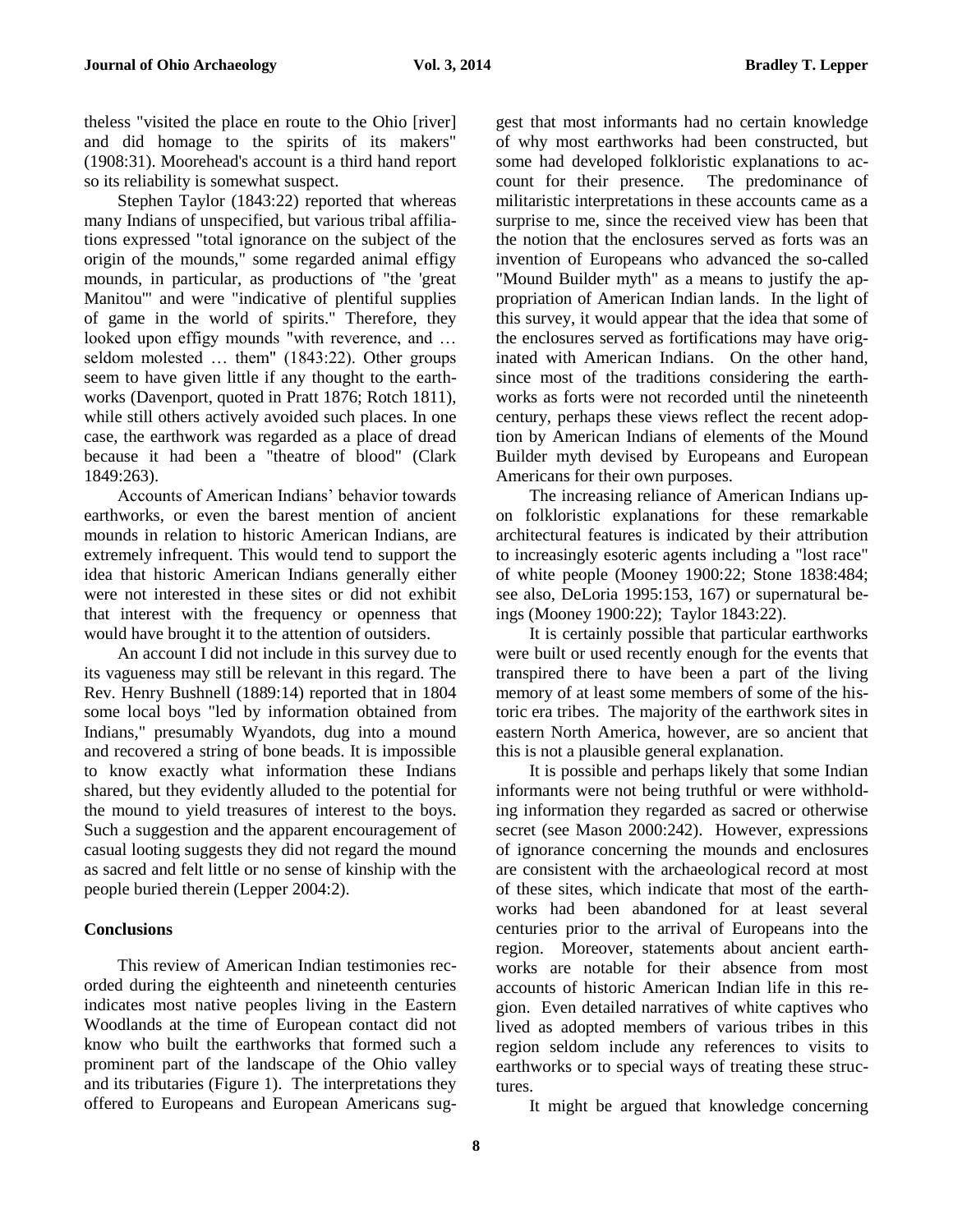the earthworks was considered sacred and was not to be shared with outsiders. This claim has dubious merit given the depth and variety of sacred knowledge shared with Europeans and European Americans by Christianized American Indians who had largely abandoned their traditional beliefs, and therefore presumably had little compunction about sharing them with their supposed benefactors, and by white adoptees and captives of various Indian tribes who had shared in all facets of the lives of their adopted families. Even if the claim that information regarding the earthworks was withheld or falsified to protect sacred knowledge is true in some cases, that would effectively remove the testimony from consideration in discussions based on empirical evidence (see Mason 2000 and 2006). If the earthworks actually were used for some sacred purpose forbidden for outsiders to know, and if an American Indian informant subsequently provided misinformation about the purpose of the earthwork, for example, claiming it was a fort in order to misdirect the inquirer away from the sacred truth, then the entire enterprise of relying upon American Indian oral traditions for knowledge about the earthworks would be compromised. Any tradition reported by an American Indian would be subject to doubt, since we would not know whether the individual was speaking the truth or if they were dissembling to protect sacred knowledge.

Some American Indians treated certain mounds and enclosures as places to be revered or feared; but such attitudes might relate to the relatively recent incorporation of these prominent and mysterious sites into the oral and ritual traditions of the group. Many people feel varying degrees of awe and dread towards the unknown or inexplicable.

The lack of oral traditions among the historic American Indian tribes reliably referring to the purpose and meaning of the mounds and enclosures of eastern North America is readily understandable simply given the great antiquity of this earthen architecture (Mason 2006). Moreover, the early and devastating disruption of American Indian peoples and cultures due to disease, warfare, migration, and acculturation resulting from the European conquest of Native America undoubtedly has helped to erase traditions that might otherwise have survived into the late pre-contact era (e.g., Brose 1978:577; Hunter 1978).

Whatever the cause, the documented testimony of American Indians in the eighteenth and nineteenth centuries relating to the mounds and enclosures of eastern North America is consistent with the archaeologically derived conclusion that the prehistoric cultures who constructed these earthworks cannot be reliably culturally affiliated with any of the historically documented tribes who occupied this region. There certainly are strong biological connections between the mound-builders and the historic American Indian tribes indigenous to the Eastern Woodlands (e.g., Mills 2001), but the cultural connections are insufficient to justify most claims of a shared cultural affiliation between any particular earthwork and any particular modern tribe.

### **Acknowledgements**

This paper benefited from the comments and suggestions of two anonymous reviewers. The views expressed here are those of the author and do not necessarily reflect those of the Ohio Historical Society.

### **References Cited**

Baily, Francis

1856 *Journal of a Tour in Unsettled Parts of North America in 1796 & 1797*. Baily Brothers, London.

Bartram, William

1791 *Travels through North & South Carolina, Georgia, East & West Florida*. James & Johnson, Philadelphia.

### Brose, David S.

1978 Late Prehistory of the Upper Great Lakes Area. In *Handbook of North American Indians, Volume 15, Northeast*, edited by B. G. Trigger, pp. 569-582. Smithsonian Institution, Washington, D.C.

Bushnell, Henry

1889 *The History of Granville, Licking County, Ohio*. Hann & Adair, Columbus.

### Castiglione, Luigi

1787 *Voyage to the United States*. Typescript translation of excerpt on file, Department of Archaeology, Ohio Historical Society, Columbus, Ohio.

### Chateaubriand, Francois Rene Vicomte de

1801 Discussion historique sur les ruines trouvées au bord de l'Ohio. 6 *Mercure de France* 115.

### Clark, J. V. H.

1849 *Onondaga, or reminiscences of earlier and later times*, Volume 2. Stoddark and Babock, Syracuse, New York.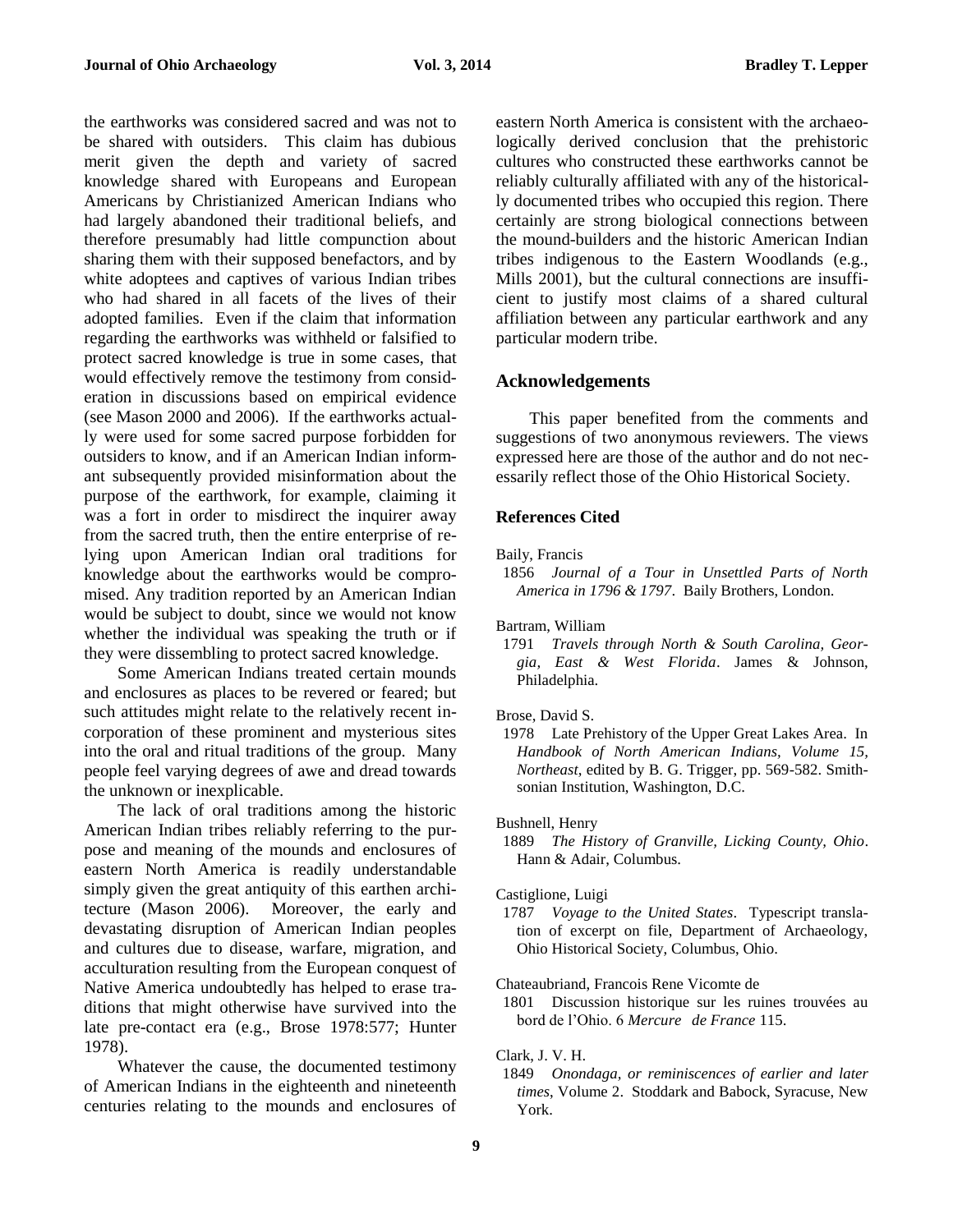Cresswell, Nicholas

- 1924 *The Journal of Nicholas Cresswell*, 1774-1777. Dial Press, New York.
- Cusick, David
- 1825 *David Cusick's Sketches of Ancient History of the Six Nations*. Recorder Print, Fayetteville, New York.
- Deloria, Vine
- 1995 *Red Earth, White Lies: Native Americans and the Myth of Scientific Fact*. Scribner, New York.

#### Dexter, Franklin B., editor

1899 *Diary of David McClure*. Knickerbocker Press, New York.

### Dickson, K. R.

1999 Tradition of the Ottaway Indians by Benjamin Franklin Stickney. *Northwest Ohio Quarterly* 71(3/4):62-80.

### Echo-Hawk, R. C.

2000 Ancient History in the New World: Integrating Oral Traditions and the Archaeological Record in Deep Time. *American Antiquity* 65:267-290.

Essenpreis, P. S., and M. E. Moseley

1984 Fort Ancient: Citadel or Coliseum? *Field Museum of Natural History Bulletin*, June 1984, pp. 5-26.

#### Fewkes, J. W.

1898 Archaeological Expedition to Arizona in 1895. *Seventeenth Annual Report of the Bureau of American Ethnology, 1895-96*. U. S. Government Printing Office, Washington, D.C.

### Graustein, Jeannette E., editor

1951 *Nutthall's Travels into the Old Northwest: An Unpublished Diary*. Chronica Botanica 14(1&2):1-88.

### Hall, Robert L.

1997 *An Archaeology of the Soul*. University of Illinois Press, Urbana.

### Harrison, William H.

1839 A Discourse on the Aborigines of the Valley of the Ohio. *Transactions of the Historical and Philosophical Society of Ohio* 1:217-267.

#### Heart, Jonathan

1787 Account of Some Remains of Ancient Works on the Muskingum with a Plan of These Works. *The Columbian Magazine* 1(9):425-427.

### Heckewelder, John

1881 *History, Manners, and Customs of the Indian Nations Who Once Inhabited Pennsylvania and the Neighboring States*. Historical Society of Pennsylvania, Philadelphia.

### Hunter, W. A.

1978 History of the Ohio Valley. In *Handbook of North American Indians, Volume 15, Northeast*, edited by B. G. Trigger, pp. 588-593. Smithsonian Institution, Washington, D.C.

### Jefferson, Thomas

- Kinietz, Vernon and Erminie W. Voegelin, editors
- 1939 Shawenese Traditions: C. C. Trowbridge's Account. *Occasional Publications of the Museum of Anthropology, University of Michigan*, No. 9.

### Kraft, H. C.

1995 Review of D. McCutchen's *The Red Record*... *Pennsylvania Archaeologist* 65(2):49-51.

### Lepper, Bradley T.

- 1996 The Newark Earthworks and the Geometric Enclosures of the Scioto Valley: Connections and Conjectures. In *A View from the Core: A Synthesis of Ohio Hopewell Archaeology*, edited by P. J. Pacheco, pp. 224-241. Ohio Archaeological Council, Columbus.
- 2004 Granville before history: The Granvillle Area Inhabitants before the Coming of the Welsh and the New England Yankees. In *Granville, Ohio: A study in Continuity and Change, Volume I: A purpose, a plan, a place*, edited by T. Lisska and L. Middleman, pp. 1-34. Granville Historical Society, Granville.

### Lepper, Bradley T., and Tod A. Frolking

2003 Alligator Mound: Geoarchaeological and Iconographical Interpretations of a Late Prehistoric Effigy Mound in Central Ohio, USA. *Cambridge Archaeological Journal* 13:147-167.

#### Lewis, T. H.

1886 The "Monumental Tortoise" Mounds of "De-Coo-Dah." *American Journal of Archaeology & the History of the Fine Arts* 2:65-69.

### Mason, Ronald J.

- 1981 *Great Lakes Archaeology*. Academic Press, New York.
- 2000 Archaeology and Native American Oral Traditions. *American Antiquity* 65:239-266.
- 2006 *Inconstant Companions: Archaeology and North American Indian Oral Traditions*. University of Alabama Press, Tuscaloosa.

<sup>1975</sup> *The Portable Thomas Jefferson*. Viking Press, New York.